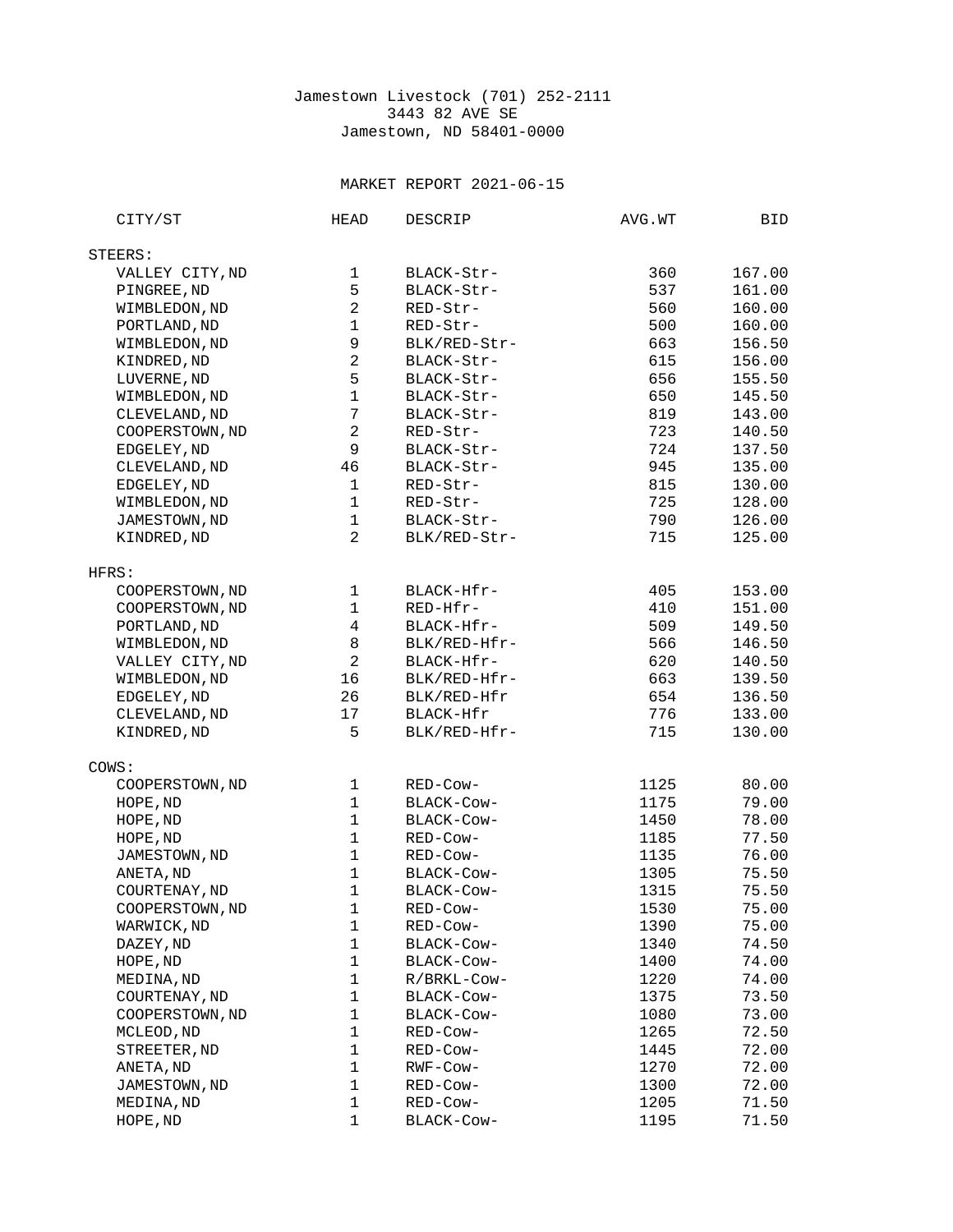| COOPERSTOWN, ND | 1            | RED-Cow-    | 1345 | 71.50 |
|-----------------|--------------|-------------|------|-------|
| DAZEY, ND       | $\mathbf 1$  | BLACK-COW-  | 1520 | 71.50 |
| PINGREE, ND     | $\mathbf{1}$ | RED-Cow-    | 1430 | 71.00 |
| HOPE, ND        | $\mathbf 1$  | BLACK-Cow-  | 1310 | 71.00 |
| HOPE, ND        | $\mathbf 1$  | BLACK-COW-  | 1450 | 71.00 |
| WARWICK, ND     | $\mathbf{1}$ | RED-Cow-    | 1135 | 71.00 |
| LISBON, ND      | $\mathbf{1}$ | BLACK-COW-  | 1115 | 71.00 |
| COOPERSTOWN, ND | $\mathbf 1$  | RED-Cow-    | 1320 | 71.00 |
| COOPERSTOWN, ND | $\mathbf 1$  | RED-Cow-    | 1350 | 71.00 |
| COOPERSTOWN, ND | $\mathbf 1$  | BLACK-Cow-  | 1415 | 70.50 |
| CARRINGTON, ND  | $\mathbf 1$  | BLACK-COW-  | 1390 | 70.50 |
| LISBON, ND      | $\mathbf{1}$ | BLACK-COW-  | 1735 | 70.50 |
| COOPERSTOWN, ND | $\mathbf{1}$ | RED-Cow-    | 1060 | 70.50 |
| JAMESTOWN, ND   | $\mathbf 1$  | RWF-Cow-    | 1210 | 70.50 |
| VALLEY CITY, ND | $\mathbf{1}$ | BLACK-COW-  | 1350 | 70.50 |
| GLENFIELD, ND   | $\mathbf{1}$ | BLACK-COW-  | 1465 | 70.00 |
| LISBON, ND      | $\mathbf 1$  | BLACK-Cow-  | 1020 | 70.00 |
| MEDINA, ND      | $\mathbf 1$  | RED-Cow-    | 1100 | 70.00 |
| VALLEY CITY, ND | $\mathbf 1$  | BLACK-COW-  | 1275 | 70.00 |
| VALLEY CITY, ND | $\mathbf 1$  | BLACK-COW-  | 1290 | 70.00 |
| CARRINGTON, ND  | $\mathbf 1$  | BLACK-Cow-  | 1555 | 70.00 |
| BOWDON, ND      | $\mathbf{1}$ | RED-Cow-    | 1110 | 70.00 |
| VALLEY CITY, ND | $\mathbf 1$  | BLACK-Cow-  | 1160 | 70.00 |
| COOPERSTOWN, ND | $\mathbf{1}$ | BLACK-Cow-  | 1200 | 70.00 |
| MARION, ND      | $\mathbf 1$  |             | 1790 | 70.00 |
|                 | $\mathbf 1$  | RED-Cow-    |      |       |
| MARION, ND      |              | RED-Cow-    | 1850 | 70.00 |
| JAMESTOWN, ND   | $\mathbf 1$  | HOLST-Cow-  | 1150 | 70.00 |
| VALLEY CITY, ND | $\mathbf 1$  | BLACK-COW-  | 1315 | 70.00 |
| MEDINA, ND      | $\mathbf 1$  | BLACK-COW-  | 1305 | 70.00 |
| MEDINA, ND      | $\mathbf 1$  | RED-Cow-    | 1175 | 70.00 |
| DICKEY, ND      | $\mathbf 1$  | BLACK-COW-  | 1300 | 70.00 |
| KENSAL, ND      | $\mathbf 1$  | BLACK-COW-  | 1735 | 70.00 |
| KENSAL, ND      | $\mathbf{1}$ | BLACK-COW-  | 1665 | 70.00 |
| MEDINA, ND      | $\mathbf 1$  | RED-Cow-    | 1505 | 69.50 |
| COURTENAY, ND   | $\mathbf 1$  | BLACK-Cow-  | 1655 | 69.50 |
| VALLEY CITY, ND | 1            | BLACK-Cow-  | 1430 | 69.50 |
| LUVERNE, ND     | 1            | BLACK-COW-  | 1595 | 69.50 |
| LISBON, ND      | $\mathbf 1$  | BLACK-Cow-  | 1315 | 69.00 |
| AYR, ND         | $\mathbf 1$  | BLACK-Cow-  | 1260 | 69.00 |
| MEDINA, ND      | 1            | RED-Cow-    | 1570 | 69.00 |
| VALLEY CITY, ND | 1            | B/BRKL-Cow- | 1540 | 69.00 |
| MCLEOD, ND      | $\mathbf{1}$ | RED-Cow-    | 1120 | 69.00 |
| WARWICK, ND     | $\mathbf{1}$ | RWF-Cow-    | 1375 | 69.00 |
| HOPE, ND        | $\mathbf 1$  | BLACK-Cow-  | 1585 | 68.50 |
| MCLEOD, ND      | 1            | RED-Cow-    | 1350 | 68.50 |
| AYR, ND         | 1            | B/BRKL-Cow- | 1285 | 68.50 |
| MCLEOD, ND      | $\mathbf 1$  | RED-Cow-    | 1040 | 68.50 |
| MCLEOD, ND      | $\mathbf 1$  | RED-Cow-    | 1075 | 68.50 |
| LISBON, ND      | 1            | BLACK-Cow-  | 1365 | 68.00 |
| AYR, ND         | $\mathbf 1$  | RWF-COW-    | 1315 | 67.50 |
| ENDERLIN, ND    | 1            | BLACK-COW-  | 1355 | 67.50 |
| DAZEY, ND       | $\mathbf 1$  | BLACK-Cow-  | 1480 | 67.50 |
|                 | $\mathbf 1$  |             |      |       |
| MCLEOD, ND      |              | RED-Cow-    | 1175 | 67.50 |
| ANETA, ND       | $\mathbf 1$  | RWF-Cow-    | 1415 | 67.00 |
| AYR, ND         | 1            | BLACK-COW-  | 1545 | 67.00 |
| AYR, ND         | $\mathbf 1$  | BLACK-Cow-  | 1375 | 67.00 |
| CARRINGTON, ND  | $\mathbf 1$  | BLACK-COW-  | 1725 | 67.00 |
| KENSAL, ND      | 1            | BLACK-COW-  | 1480 | 67.00 |
| AYR, ND         | $\mathbf 1$  | B/BRKL-Cow- | 1360 | 66.50 |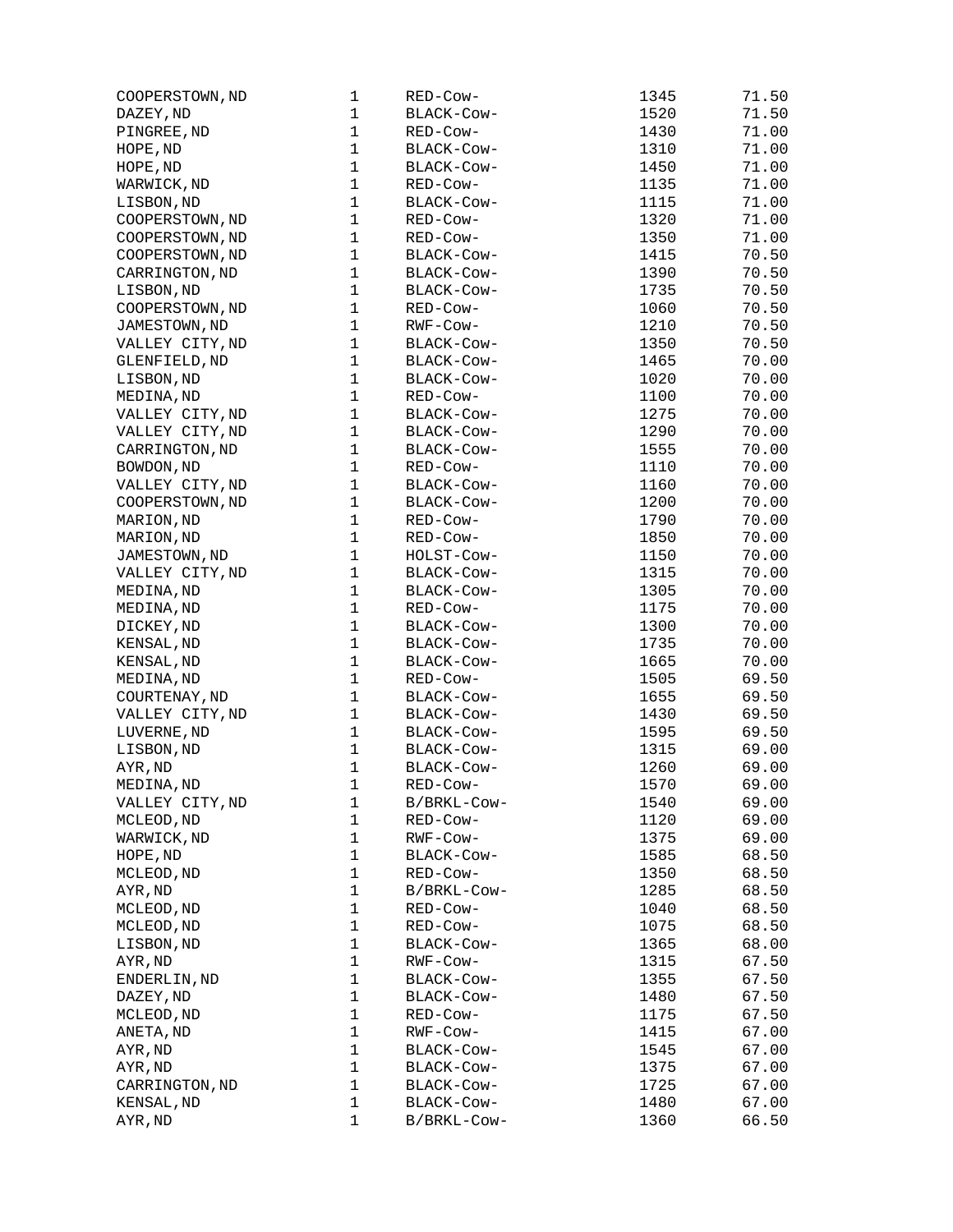| HOPE, ND        | 1            | BLACK-Cow-  | 1310 | 66.50  |
|-----------------|--------------|-------------|------|--------|
| MCLEOD, ND      | $\mathbf 1$  | RED-Cow-    | 1175 | 66.50  |
| MCLEOD, ND      | $\mathbf 1$  | RED-COW-    | 1080 | 66.50  |
| DICKEY, ND      | $\mathbf 1$  | BLACK-COW-  | 1610 | 66.00  |
| MCLEOD, ND      | $\mathbf 1$  | RED-Cow-    | 1445 | 66.00  |
| JAMESTOWN, ND   | $\mathbf 1$  | HOLST-Cow-  | 1660 | 66.00  |
| MEDINA, ND      | $\mathbf{1}$ | RED-Cow-    | 1740 | 66.00  |
| ENDERLIN, ND    | $\mathbf{1}$ | BLACK-Cow-  | 1630 | 65.50  |
| JAMESTOWN, ND   | $\mathbf 1$  | HOLST-COW-  | 1580 | 65.50  |
| KINDRED, ND     | $\mathbf{1}$ | RWF-Cow-    | 1300 | 65.00  |
| JAMESTOWN, ND   | $\mathbf 1$  | HOLST-COW-  | 1555 | 65.00  |
|                 | $\mathbf 1$  | BLACK-COW-  | 1460 | 65.00  |
| DICKEY, ND      | $\mathbf{1}$ |             |      |        |
| WOODWORTH, ND   |              | RWF-Cow-    | 1520 | 65.00  |
| ANETA, ND       | $\mathbf 1$  | RWF-COW-    | 1475 | 65.00  |
| ANETA, ND       | $\mathbf{1}$ | HERF-Cow-   | 1330 | 65.00  |
| CARRINGTON, ND  | $\mathbf 1$  | BLACK-COW-  | 1715 | 65.00  |
| LUVERNE, ND     | $\mathbf{1}$ | BLACK-Cow-  | 1540 | 65.00  |
| MCLEOD, ND      | $\mathbf 1$  | RED-Cow-    | 1115 | 65.00  |
| LUVERNE, ND     | $\mathbf{1}$ | BLACK-COW-  | 1620 | 64.50  |
| CARRINGTON, ND  | $\mathbf 1$  | BLACK-COW-  | 1755 | 64.50  |
| KENSAL, ND      | $\mathbf{1}$ | BLACK-COW-  | 1790 | 64.50  |
| AYR, ND         | $\mathbf 1$  | RED-Cow-    | 1490 | 64.50  |
| LISBON, ND      | $\mathbf{1}$ | BLACK-Cow-  | 1320 | 64.50  |
| LISBON, ND      | $\mathbf 1$  | BLACK-Cow-  | 1535 | 64.00  |
| LISBON, ND      | $\mathbf 1$  | BLACK-Cow-  | 1520 | 63.50  |
| COOPERSTOWN, ND | $\mathbf{1}$ | RED-Cow-    | 1860 | 63.50  |
| KENSAL, ND      | $\mathbf{1}$ | BLACK-Cow-  | 1665 | 63.50  |
| YPSILANTI, ND   | $\mathbf 1$  | RED-Cow-    | 1730 | 63.50  |
| WARWICK, ND     | $\mathbf{1}$ | RED-COW-    | 1320 | 63.50  |
| NAPOLEON, ND    | $\mathbf 1$  | RED-COW-    | 1495 | 63.50  |
|                 | $\mathbf{1}$ |             |      |        |
| MCLEOD, ND      |              | RED-COW-    | 1380 | 63.50  |
| COOPERSTOWN, ND | $\mathbf 1$  | RED-COW-    | 1505 | 63.50  |
| COURTENAY, ND   | $\mathbf{1}$ | RED-Cow-    | 1640 | 63.00  |
| KENSAL, ND      | $\mathbf 1$  | BLACK-COW-  | 1700 | 63.00  |
| KINDRED, ND     | $\mathbf{1}$ | CHAR-COW-   | 1235 | 62.50  |
| NAPOLEON, ND    | $\mathbf{1}$ | RED-Cow-    | 1285 | 62.00  |
| MEDINA, ND      | $\mathbf 1$  | BLACK-COW-  | 1275 | 62.00  |
| VALLEY CITY, ND | 1            | BLACK-COW-  | 1660 | 61.00  |
| CARRINGTON, ND  | $\mathbf 1$  | BLACK-COW-  | 2060 | 60.50  |
| COOPERSTOWN, ND | $\mathbf{1}$ | BLACK-COW-  | 1335 | 60.00  |
| ROGERS, ND      | 1            | BLACK-COW-  | 1415 | 59.50  |
| MEDINA, ND      | $\mathbf{1}$ | RED-Cow-    | 1485 | 59.00  |
| KINDRED, ND     | $\mathbf 1$  | B/W/F-Cow-  | 1100 | 58.50  |
| KINDRED, ND     | $\mathbf{1}$ | BLACK-Cow-  | 1250 | 58.00  |
| KENSAL, ND      | $\mathbf 1$  | BLACK-Cow-  | 1535 | 57.00  |
| JAMESTOWN, ND   | 1            | HOLST-Cow-  | 1475 | 56.50  |
| PINGREE, ND     | $\mathbf{1}$ | BLACK-Cow-  | 1315 | 55.50  |
|                 |              |             |      |        |
| <b>BULLS:</b>   |              |             |      |        |
| CARRINGTON, ND  | 1            | BLACK-Bull- | 1880 |        |
|                 |              |             |      | 100.00 |
| BOWDON, ND      | 1            | RED-Bull-   | 2120 | 100.00 |
| CARRINGTON, ND  | 1            | BLACK-Bull- | 2120 | 99.00  |
| MEDINA, ND      | $\mathbf{1}$ | RED-Bull-   | 2065 | 98.50  |
| MEDINA, ND      | $\mathbf{1}$ | RED-Bull-   | 2230 | 98.50  |
| COURTENAY, ND   | $\mathbf 1$  | BLACK-Bull- | 1660 | 98.00  |
| ADRIAN, ND      | $\mathbf 1$  | RED-Bull-   | 1650 | 97.50  |
| MEDINA, ND      | $\mathbf{1}$ | RED-Bull-   | 2210 | 97.00  |
| CARRINGTON, ND  | $\mathbf 1$  | BLACK-Bull- | 2065 | 97.00  |
| CARRINGTON, ND  | 1            | BLACK-Bull- | 1935 | 97.00  |